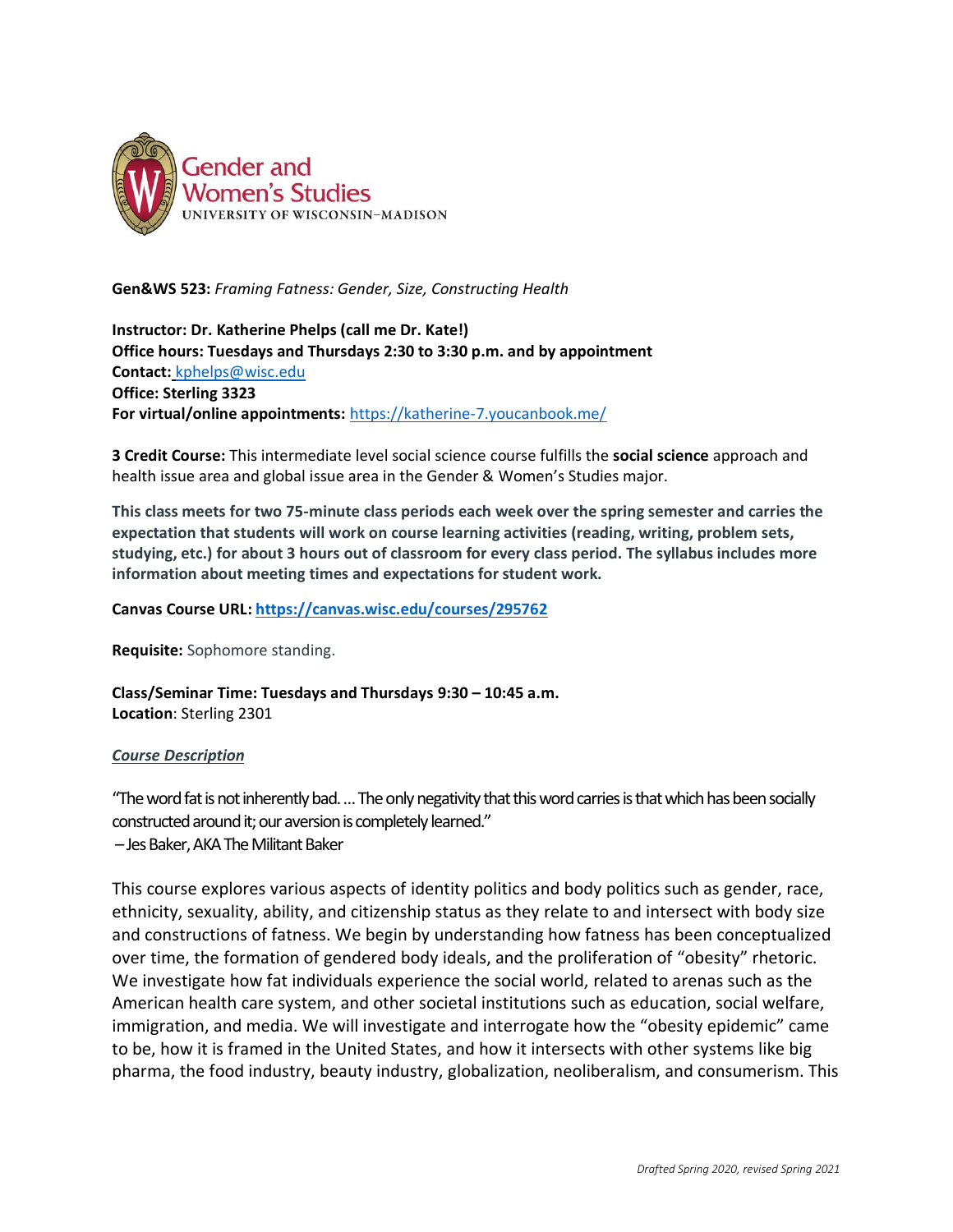class takes a critical approach in understanding fatness and body size as dimensions of difference that inform experiences of privilege and oppression.

# **Some Course Discussion Themes:**

Fat studies Body politics Gender disparities and healthcare History and evolutions of health/medicine Privilege, power, and social capital Systemic and individual discrimination Race and color Motherhood and pregnant embodiment **Disabilities** Citizenship Queer theory and embodiment Intersectionality/intersecting identities Social movements, activism, and body resistance

## **Course Learning Outcomes**

At the completion of this course, *undergraduate* students will be able to:

- Critically analyze and provide concrete examples of how fatness has been socially constructed in various institutions such as healthcare, medicine, beauty, and media, and how the meanings of fatness have changed over time and across identities (gender, race, class, sexuality, ability, etc.)
- Articulate various theoretical frameworks (fat studies, feminist theories, disability studies, queer theory, etc.) as they relate to fatness, embodiment, gender, and discrimination, and use them in application of concrete ideas
- Think, observe, and write critically and analytically and engage thoughtfully in analytic (rather than simply opinionated!) discussions
- Understand and engage in the process of conducting a literature review and complete a clear, well organized, and thoughtful academic paper or presentation that explores a particular area of scholarship related to fat embodiment
- Feel some joy, energy, and curiosity through the learning process!
- Understand the complexity and messiness of social movement and social justice work and recognize why we do it anyway.

At the completion of this course, *graduate* students will also be able to:

- Write a conference abstract and rationale of a project/paper that connects to the concepts/frameworks we explore in class and include external relevant literature/sources
- Do a 20-minute presentation on your area of research to share with the class as it relates to our course material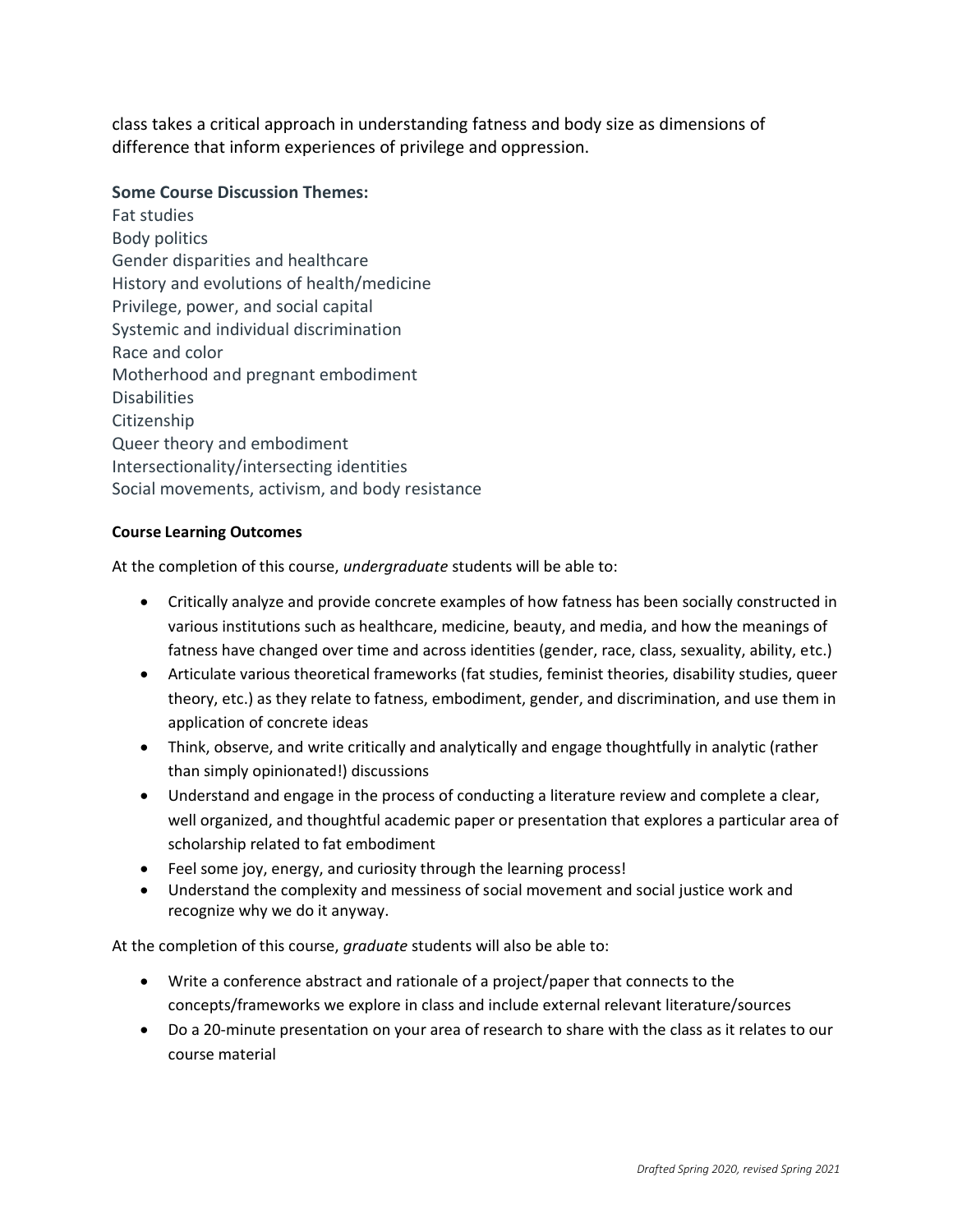# *If you are a graduate student, please make plans to meet with me within the first two weeks of the semester to discuss adjusted course expectations and assignments.*

## **REGULAR AND SUBSTANTIVE INTERACTION**

This course provides regular and substantive interaction by:

- *Participation in regularly scheduled learning sessions (where there is an opportunity for direct interaction between the student and the qualified instructor).*
- *Assessing or providing feedback on a student's coursework throughout the semester based on the expectations of the learning activities described in the assignments section of this syllabus.*
- *Provide personalized comments (in any medium) for an individual student's assignment or exam.*
- *Actively facilitate an online discussion.*
- *Instructor posts announcements, email, or social media check-ins about academic aspects of the class.*
- *Identify students struggling to reach mastery through observation of discussion activity, assessment completion, or even user activity and offer additional opportunities for interaction.*
- *Use of small working/study groups that are moderated by the instructor.*

#### **Required Texts:**

# *There is no textbook to purchase for this class. All class readings and viewings are available in PDF and web link form on our course Canvas page.*

#### **Assignments and Grading:**

## *Participation (250 points, 25% of overall grade):*

In this class, participation is crucial if you want to do well. This means accessing course readings and viewings, completing assigned readings and viewings on time, coming to class with questions and ideas related to the concepts we are discussing that day, and participating on any Canvas discussions if/when they are assigned. Anticipate between 60 to 80 pages of reading each week and some short viewings, sometimes more, sometimes less. Participation is a substantial part of your final grade. You are required to be in class and required to participate during class discussions and activities. This is a discussionbased course; I want to hear what YOU have to say!

Your active participation in class sessions is assessed as part of your grade for this class and makes up 25% of your final grade. During the first few classes, we will discuss what constitutes active participation. (See participation rubric under "Rubrics" on our course Canvas page)

## *Media Literacy Response (150 points - 15% of overall grade):*

Partway through the semester, you will submit a short paper that explores representations of fatness in popular or news media and analyze those representations in reference to the theories and frameworks we discuss in class. This paper should focus on one or two representations (in film, television, social media, news media, print media, etc.) and provide critical analysis of how fatness is constructed in those spaces. What are the meanings being promoted? How is fatness framed and how does it intersect with other identities being represented? I encourage you to be creative in your selection of media for this paper! This must be between 4-5 pages double-spaced, Times New Roman, 12 pt. font, and must cite at least **two** readings/viewings from the course in addition to at least **two** other academic sources.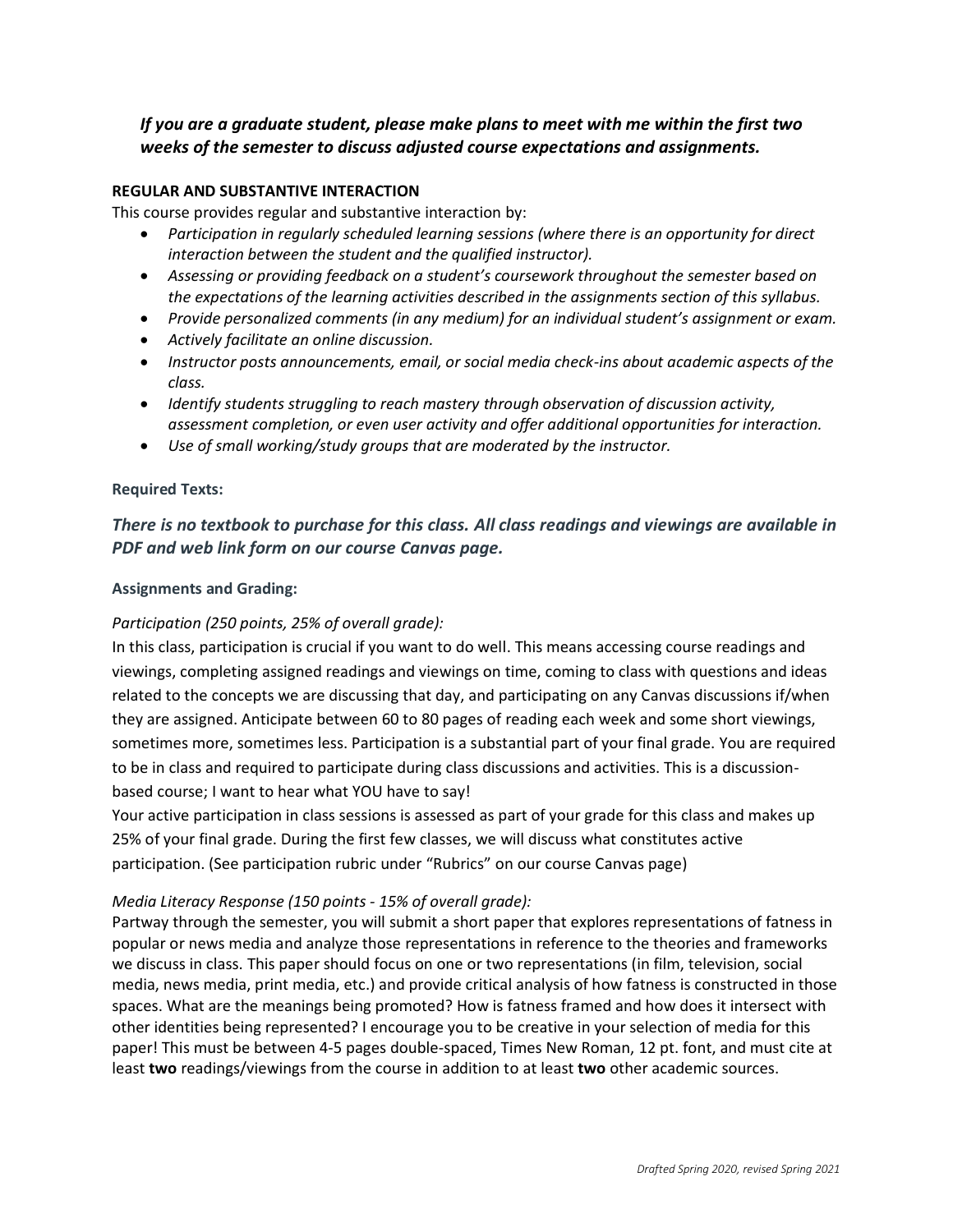# *Final Project Topic and Three Sources Assignment (50 points – 5% of overall grade):*

In the first half of the semester, you will be asked to select a topic for your final paper or presentation and provide citations for three academic/scholarly sources related to that topic. This assignment should include a brief paragraph description of your topic of interest and the formal references for three academic sources related to your topic. This assignment is to help jump start you for the final paper/presentation and to demonstrate your ability in seeking out academic literature related to a particular topic and providing formal references for those sources. Please use ASA citation/reference format for this assignment. Check out Purdue OWL for tips on ASA citation and reference format!

## *Readings Quizzes (150 points – 15% of overall grade):*

Over the course of the semester, you will be given 5 reading quizzes. These quizzes will be given at the beginning of class, but **you will not know ahead of time when the quizzes will be**. Each quiz will have two or three broad based questions on the readings for that week. You are allowed to use notes you have taken on readings for these quizzes, but NO READINGS THEMSELVES. Each quiz is worth a total of 30 points, resulting in 150 points, or 15% of your overall grade in the class.

## *Fat Liberation Activist Profile (150 points – 15% of overall grade):*

For this assignment, you are being asked to select a person who has been a prominent influence in the fat liberation/fat justice movement. Examples may include Aubrey Gordon, Sonya Renee Taylor, Jessamyn Stanley, Caleb Luna, Judy Freespirit, Sara Fishman, Charlotte Cooper, Rachel Wiley, Marilyn Wann, Lindo Bacon, or others.

Your goal is to use sources (academic, pop culture, news media, etc.) to build a balanced and engaging biography of this person that demonstrates their background, the historical context of the time in which they are doing this work, what specific arena of fat activism they are in, and the contributions they have made to the movement.

You are also invited to think about these questions and be self-reflexive in writing these activist profiles: "How does writing this profile help me to understand the influence of this person on history and contemporary society? What about this person interests me specifically, and what impact has learning about them had on me?"

Aim for approximately 3 to 5 pages double spaced for this assignment, but feel free to get creative in including images, specific pieces of artwork if relevant, excerpts from key pieces of writing from your chosen activist, or anything else you deem relevant. Be sure to cite and reference any sources that you are using, including image citations!

## *Fat Praxis Final Project (250 points - 25% of overall grade):*

How do we put what we have learned into action? For this final project, we are bridging the gap from theory to action!

At the end of term, you will submit a project on the topic of your choosing related to the course material. Perhaps you want to look at fatness in a context of the workplace, weight bias in cross cultural perspective, health care disparities, queer conceptualizations of fatness, fatness and narratives of health, or fatness and performance or representation. Draw inspiration from units in the class that speak to you. This project must use critical thinking, theoretical frameworks, and analysis related to content explored in class. You must use relevant readings and viewings from the class for your analysis (at least **THREE** readings and/or viewings from the class) and additionally cite at least **FIVE** external academic sources in your project.

How you develop this assignment is up to you – it can be a paper, presentation, social media series, brochure, website, curriculum, research proposal, etc. but you must demonstrate knowledge from the class, and offer concrete ideas for how to apply what you have learned moving forward.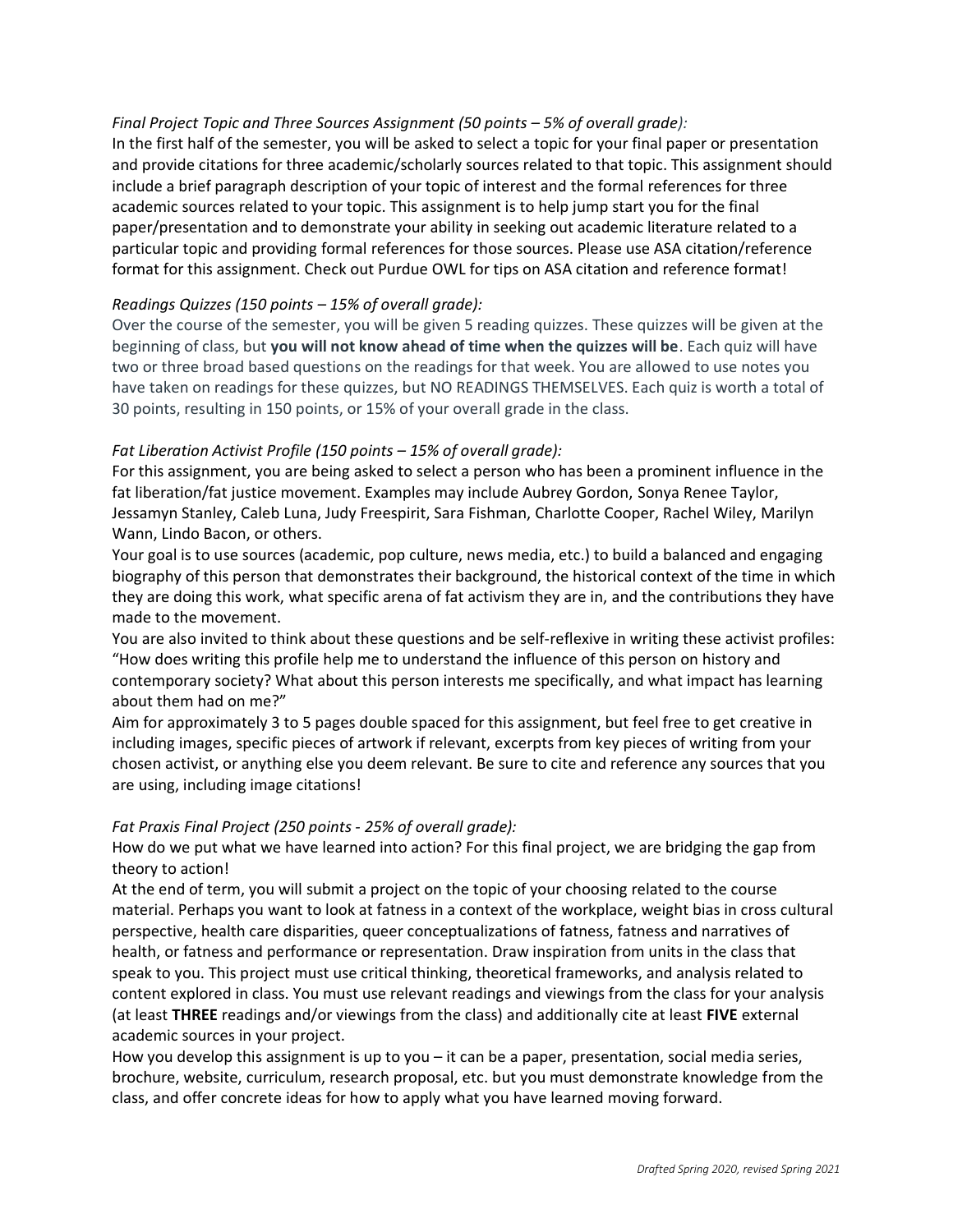Example project formats:

- Building a class or curriculum on fat studies within a specific discipline (art history, public health, primary education, pre-med, etc.)
- Make a podcast! Interview people for said podcast! Conduct rigorous analysis in a dynamic conversation!
- Write a research proposal for an academic project/research project related to fat studies (What would the topic be? The central question? Hypothesis? Proposed method?)
- Make a social media series and write an accompanying analysis to explain the series
- Build a website!
- Make art and write an artist statement and analysis to include with your artwork!
- Write an analytic paper! (Proposed paper length would be 8 to 10 pages double spaced)
- Make a presentation! (Should be at least 15 minutes in length, no more than 25 minutes, with slides and voice over)

Regardless of format, all projects must also include a bibliography which lists sources used, with ASA citation /reference format, either submitted as a slide, as part of a paper, or as a separate document. We will talk about this final project several times over the course of the semester! Be sure to visit my office hours to discuss project ideas!

*Body Journal – extra credit (up to 20 points, or 2 percentage points*): For this extra credit assignment, if you choose to, you can submit reflections on the social location of your body as "journal entries." To receive the full 2 percentage points, you must complete 6 journal entries in your body journal and submit them via Canvas by the end of the semester. To receive 1 percentage point, you must complete 3 journal entries. A body journal is meant to help you reflect on how you navigate the social world in your body. You can write narrative, draw pictures, write poetry, ask questions, or share quotes or ideas. To get the extra credit, you must demonstrate that you have put significant effort and thought into each entry. Ideas to consider: Ableism, thin privilege, fatphobia, white privilege, bodily changes, pain, aging, race and ethnicity, hair of all kinds, size, health, expectations, empowerment, resistance, etc. I will talk more about the body journal extra credit, and how you can make and share entries, at various points during the semester.

**Course Grading Scale:**

 $A = 93 - 100$ AB= 88-92  $B = 83 - 87$  $BC = 78-82$  $C = 70 - 77$  $D = 60-69$  $F =$  below 60

## **HOMEWORK & OTHER ASSIGNMENTS**

All assignments to be submitted on Canvas on designated due dates listed in our course calendar at the end of this syllabus except for reading quizzes which will be taken during class.

## **Standard Paper Format – American Sociological Association**

The format of each written assignment must adhere to the following guidelines: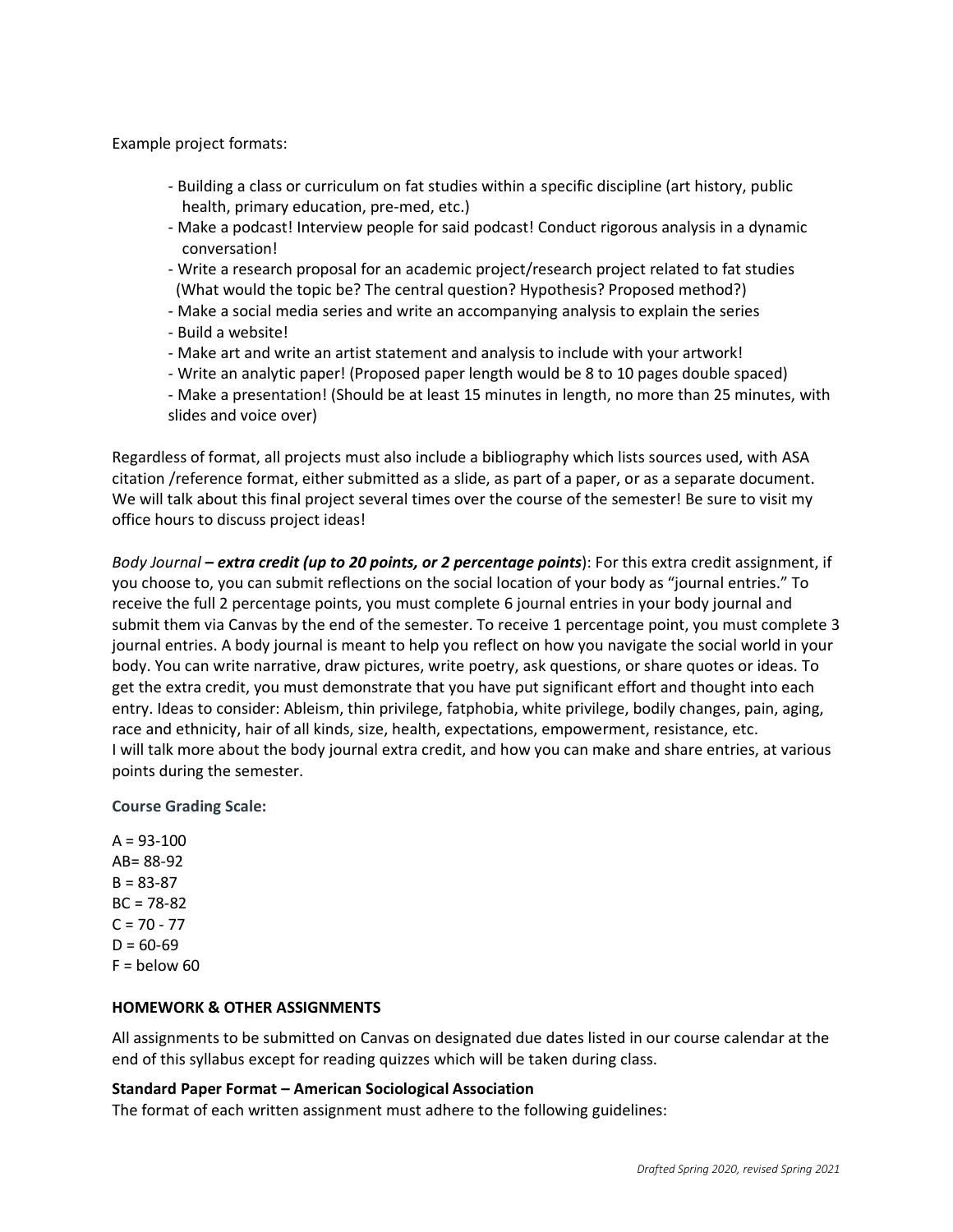- All text is double spaced, no additional spaces between paragraphs
- Each new paragraph is indented
- 12-pt font in Times or Times New Roman
- 1-inch margins
- Reference page in American Sociological Association style
	- o <https://owl.english.purdue.edu/owl/resource/583/03/>
	- o Alphabetical by authors' last names
	- o This does not count in page or word requirements
- Quotations & evidence cited according to ASA style

# **POLICY ON LATE OR MISSED ASSIGNMENTS\*\*\***

I want to be as accommodating as possible, and I can do this if you communicate with me. I am glad to provide wiggle room on due dates if it means producing higher quality work. If assignments are submitted more than two weeks past the original due date, *they may not be accepted for credit*, except in the case of extenuating circumstances. If you have a valid reason to turn in an assignment late, please talk to me before the due date if possible. Final papers/presentations must be submitted on the due date because I am up against end of semester grading deadlines. Please plan ahead for the end of the semester!

# *\*\*\*I recognize that we are still operating within a global pandemic – if you need extra time, flexibility, support, or assistance, I just ask that you communicate with me!*

## **RULES, RIGHTS & RESPONSIBILITIES**

• See:<https://guide.wisc.edu/undergraduate/#rulesrightsandresponsibilitiestext>

## **ACADEMIC CALENDAR & RELIGIOUS OBSERVANCES**

• See:<https://secfac.wisc.edu/academic-calendar/#religious-observances>

## **ACADEMIC INTEGRITY**

**Institutional syllabus statement:** By virtue of enrollment, each student agrees to uphold the high academic standards of the University of Wisconsin-Madison; academic misconduct is behavior that negatively impacts the integrity of the institution. Cheating, fabrication, plagiarism, unauthorized collaboration, and helping others commit these previously listed acts are examples of misconduct which may result in disciplinary action. Examples of disciplinary action include, but is not limited to, failure on the assignment/course, written reprimand, disciplinary probation, suspension, or expulsion. <https://conduct.students.wisc.edu/syllabus-statement/>

## **ACCOMMODATIONS FOR STUDENTS WITH DISABILITIES**

(Language graciously borrowed from Dr. Sami Schalk of UW-Madison Gender and Women's Studies): I believe everyone has a right to a quality education and that classrooms can adapt to students' needs. If you have ideas on how you can best learn and express your learning in this class, if you have an undocumented disability, or if you have a change in disability status during the semester, I encourage you to meet with me as soon as possible to discuss a learning plan. If you have a documented disability, please provide me your accommodation information within the first two weeks of class. The University accommodation policy reads as follows: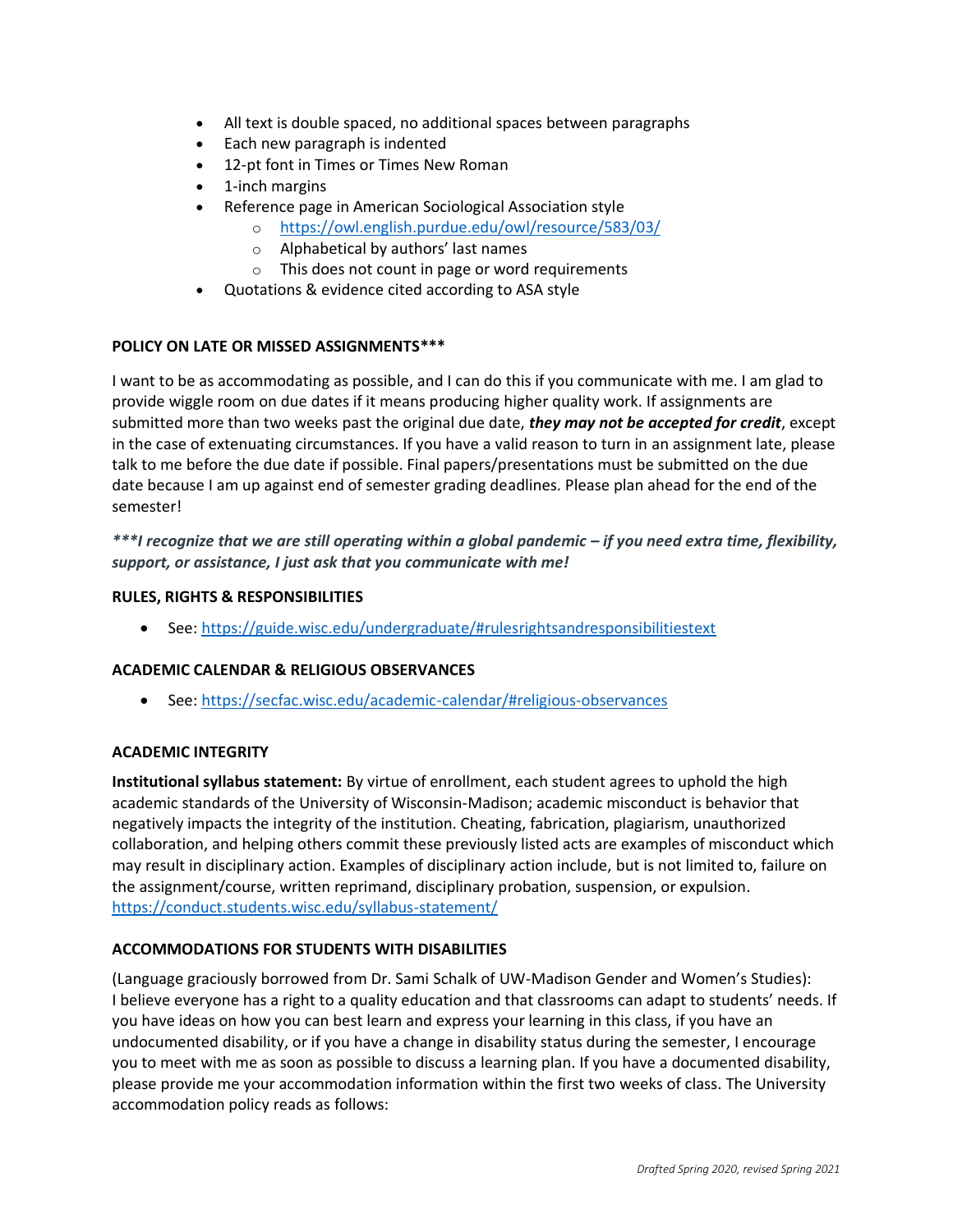The University of Wisconsin-Madison supports the right of all enrolled students to a full and equal educational opportunity. The Americans with Disabilities Act (ADA), Wisconsin State Statute (36.12), and UW-Madison policy (Faculty Document 1071) require that students with disabilities be reasonably accommodated in instruction and campus life. Reasonable accommodations for students with disabilities is a shared faculty and student responsibility. Students are expected to inform faculty [me] of their need for instructional accommodations by the end of the third week of the semester, or as soon as possible after a disability has been incurred or recognized. Faculty [I], will work either directly with the student [you] or in coordination with the McBurney Center to identify and provide reasonable instructional accommodations. Disability information, including instructional accommodations as part of a student's educational record, is confidential and protected under FERPA. <https://mcburney.wisc.edu/instructor/>

#### **Resources for Academic Assistance:**

- The UW Writing Center: <https://writing.wisc.edu/>
- Tutoring and Learning Support Services <https://newstudent.wisc.edu/academic-support/>
- <https://academicsupport.wisc.edu/>

#### **Links to resources for student well-being:**

<https://students.wisc.edu/guides/community/> <https://students.wisc.edu/guides/get-involved/>

<https://students.wisc.edu/guides/health-and-wellness/>

## **DIVERSITY & INCLUSION**

**Institutional Statement on Diversity:** Diversity is a source of strength, creativity, and innovation for UW-Madison. We value the contributions of each person and respect the profound ways their identity, culture, background, experience, status, abilities, and opinion enrich the university community. We commit ourselves to the pursuit of excellence in teaching, research, outreach, and diversity as inextricably linked goals.

The University of Wisconsin-Madison fulfills its public mission by creating a welcoming and inclusive community for people from every background – people who as students, faculty, and staff serve Wisconsin and the world. <https://diversity.wisc.edu/>

## **SEXUAL HARASSMENT & OTHER FORMS OF SEXUAL MISCONDUCT**

As an instructor, I am committed to supporting survivors of sexual misconduct, including sexual assault, sexual harassment, dating violence, domestic violence, stalking, and sexual exploitation. UW–Madison offers a variety of resources for students impacted by sexual misconduct.

If you wish to seek out free, confidential support, there are a number of [services](https://www.uhs.wisc.edu/survivor-services/campus-community-resources-for-victims/) available on campus and in the community.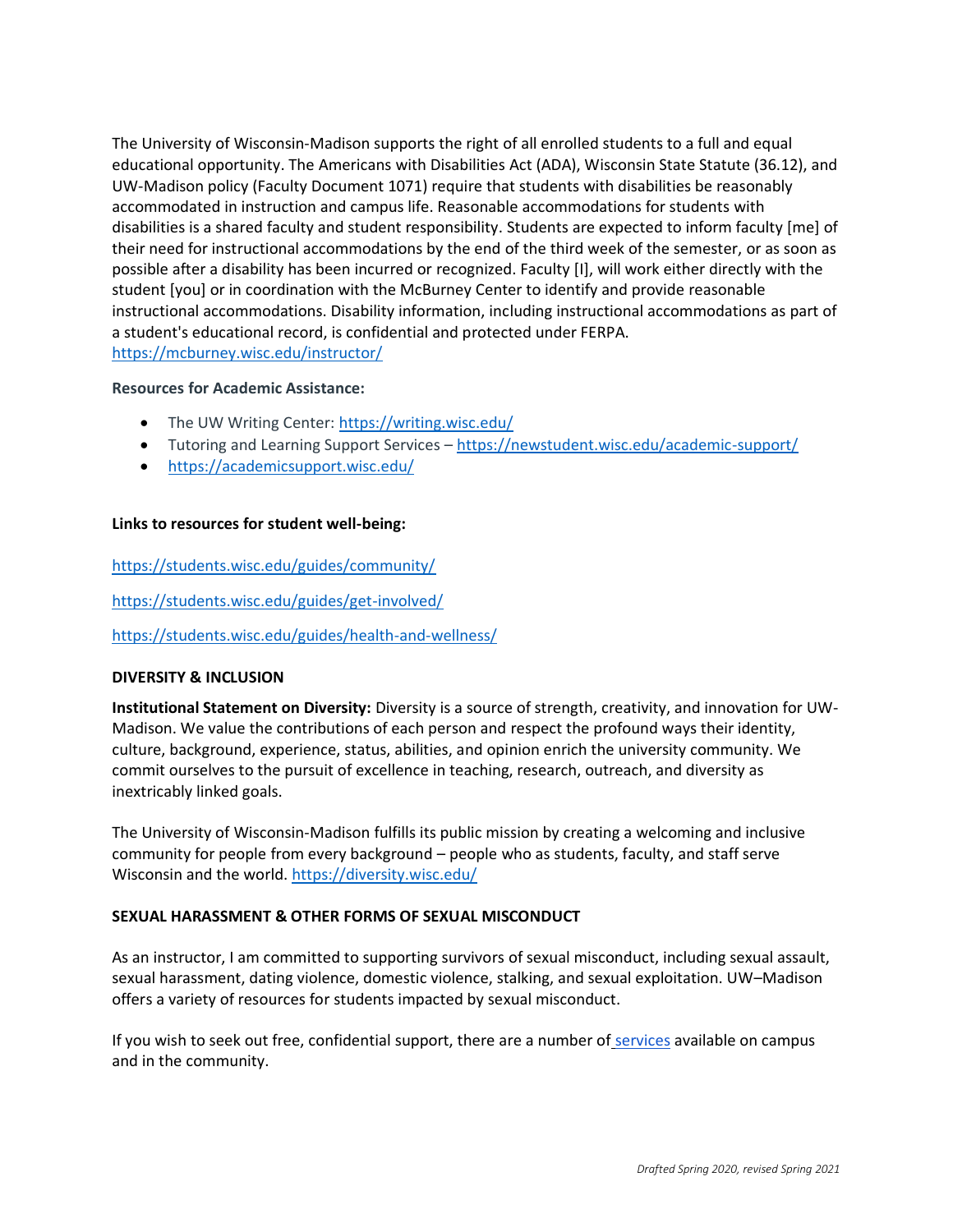If you would like to report sexual misconduct to the campus, a number of [reporting options](https://compliance.wisc.edu/titleix/student-information/) are available. In addition, each department has staff members, known as Responsible Employees, who can assist you. If you are an undergraduate student, most of the academic and career advisors you work with are designated Responsible Employees. Please note that Responsible Employees are required to report specific disclosures that you share about sexual misconduct to UW-Madison's [Title IX Office.](https://compliance.wisc.edu/titleix/)

The Department of Gender & Women's Studies has the following Responsible Employees: the Department Chair, Dr. Judy Houck (jahouck@wisc.edu), the Graduate Coordinator, José Ramirez (jramirez27@wisc.edu), and the Undergraduate Advisor, Susan Nelson [\(susan.nelson@wisc.edu\)](mailto:susan.nelson@wisc.edu).

## **PRIVACY OF STUDENT RECORDS & THE USE OF AUDIO RECORDED LECTURERS STATEMENT**

See more information about [privacy of student records and the usage of audio-recorded lectures.](https://instructionalcontinuity.wisc.edu/2020/04/03/privacy-of-student-records-and-the-usage-of-audio-recorded-lectures/) Lecture materials and recordings for this course are protected intellectual property at UW-Madison. Students in this course may use the materials and recordings for their personal use related to participation in this class. Students may also take notes solely for their personal use. If a lecture is not already recorded, you are not authorized to record my lectures without my permission unless you are considered by the university to be a qualified student with a disability requiring accommodation. [Regent Policy Document 4-1] Students may not copy or have lecture materials and recordings outside of class, including posting on internet sites or selling to commercial entities. Students are also prohibited from providing or selling their personal notes to anyone else or being paid for taking notes by any person or commercial firm without the instructor's express written permission. Unauthorized use of these copyrighted lecture materials and recordings constitutes copyright infringement and may be addressed under the university's policies, UWS Chapters 14 and 17, governing student academic and non-academic misconduct.

## **COURSE EVALUATIONS (AEFIS)**

Students will be provided with an opportunity to evaluate this course and your learning experience. Student participation is an integral component of this course, and your confidential feedback is important to me. I strongly encourage you to participate in the course evaluation. Your feedback helps us continue to offer meaningful curriculum and create the best educational experience for you! UW-Madison uses a digital course evaluation survey tool called [AEFIS.](https://kb.wisc.edu/luwmad/page.php?id=81069) For this course, you will receive an official email two weeks prior to the end of the semester, notifying you that your course evaluation is available. In the email you will receive a link to log into the course evaluation with your NetID. Evaluations are anonymous.

## **IMPORTANT NOTES**

- *1)* This syllabus is to act as a guide and contract for the semester; but it is not set in stone. Each group of students moves at a different pace and gets fascinated by certain topics. I will try to honor this, and we may find ourselves spending more time on certain topics and less time on others. As such, by choosing to remain in this course, you agree to the above requirements and stipulations. *I reserve the right to alter this syllabus at any time, but with fair and appropriate warning.*
- 2) I ask you to please put your phones away during class. If you plan to take notes on your phone, please plan to use another device or get a notebook. If I see you answering your phone or text messaging, you will be asked to put it away. If it is a recurring problem, I will ask you to leave the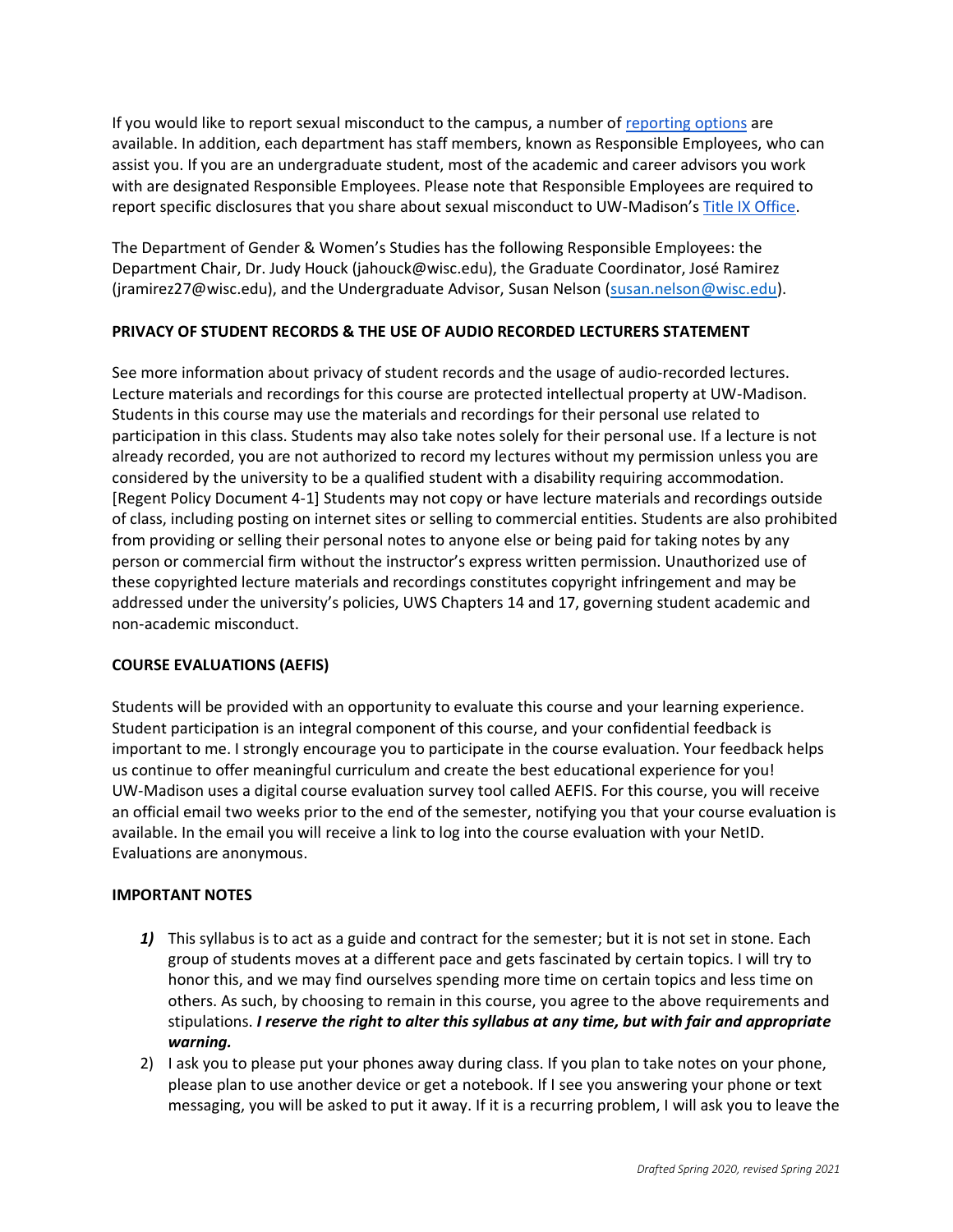classroom. Our time together in a classroom is precious…let's use this time to be present with each other!

3) I will attempt to respond to student emails as promptly as I am able. I will generally check and respond to email between the hours of 9 a.m. and 5 p.m. I will always try to get you a response within 24 hours. Also, please send me emails from either your student email address, or another email address that readily identifies you.

#### **COVID-19 Information:**

#### **Students' Rules [Rights, & Responsibilities](https://guide.wisc.edu/undergraduate/#rulesrightsandresponsibilitiestext)**

During the global COVID-19 pandemic, we must prioritize our collective health and safety to keep ourselves, our campus, and our community safe. As a university community, we must work together to prevent the spread of the virus and to promote the collective health and welfare of our campus and surrounding community.

#### <https://covidresponse.wisc.edu/>

#### **UW-Madison [Face Covering Guidelines](https://d1cjb8q1w2lzm7.cloudfront.net/wp-content/uploads/sites/22/2020/06/Cloth-face-cover-guidance-06-22-20-final.pdf)**

While on campus all employees and students are required to wear appropriate and properly fitting face [coverings](https://www.cdc.gov/coronavirus/2019-ncov/prevent-getting-sick/how-to-wear-cloth-face-coverings.html) while present in any campus building unless working alone in a laboratory or office space.

#### **Face Coverings During In-person Instruction Statement (COVID-19)**



Individuals are expected to wear a face covering while inside any university building. Face coverings must be [worn correctly](https://www.cdc.gov/coronavirus/2019-ncov/prevent-getting-sick/how-to-wear-cloth-face-coverings.html) (i.e., covering both your mouth and nose) in the building if you are attending class in person. If any student is unable to wear a face-covering, an accommodation may be provided due to disability, medical condition, or other legitimate reason.

Students with disabilities or medical conditions who are unable to wear a face covering should contact the [McBurney Disability Resource Center](https://mcburney.wisc.edu/) or their Access Consultant if they are already affiliated. Students requesting an accommodation unrelated to disability or medical condition, should contact the Dean of Students Office.

Students who choose not to wear a face covering may not attend in-person classes, unless they are approved for an accommodation or exemption. All other students not wearing a face covering will be asked to put one on or leave the classroom. Students who refuse to wear face coverings appropriately or adhere to other stated requirements will be reported to the [Office of Student Conduct and](https://conduct.students.wisc.edu/)  [Community Standards](https://conduct.students.wisc.edu/) and will not be allowed to return to the classroom until they agree to comply with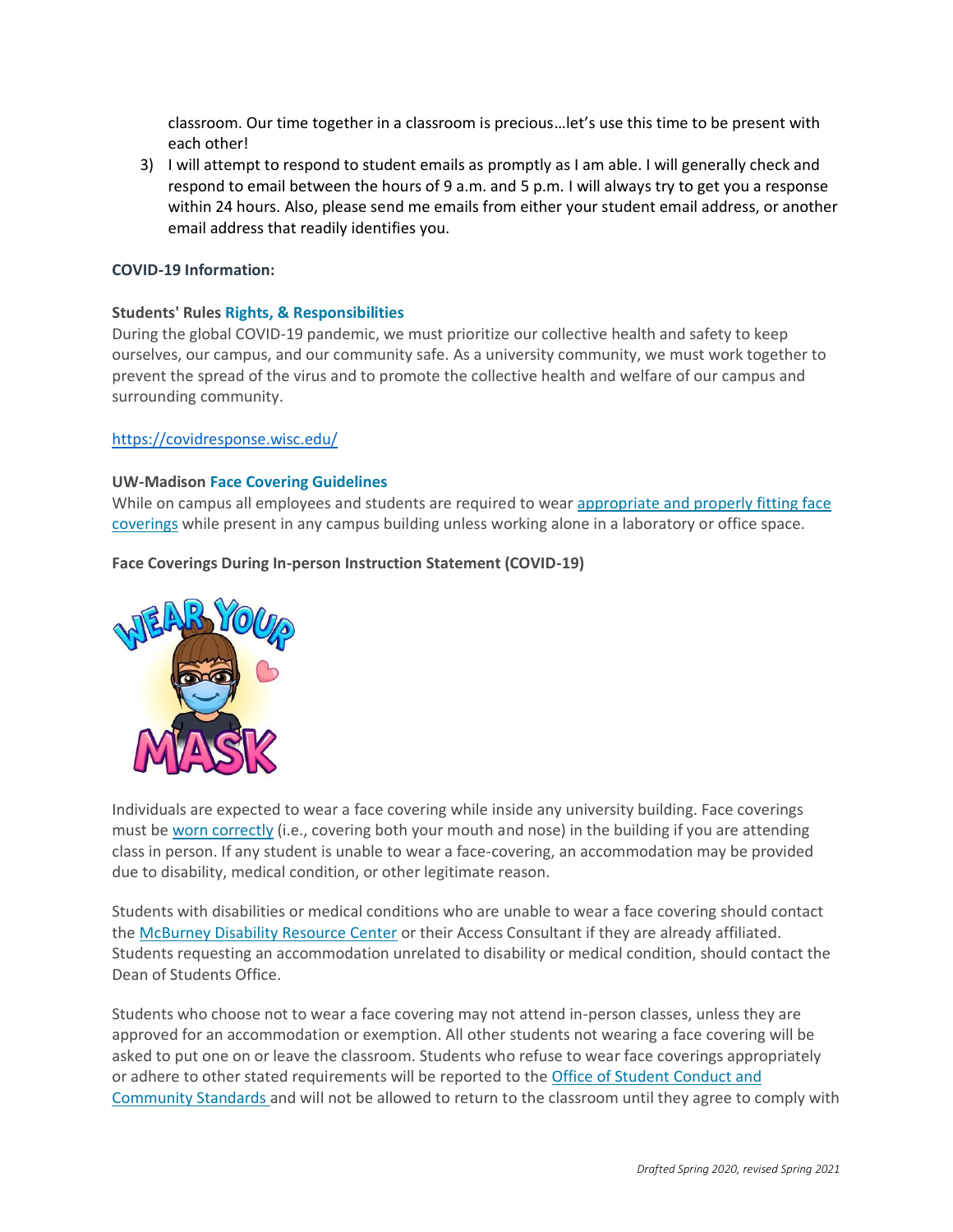the face covering policy. An instructor may cancel or suspend a course in-person meeting if a person is in the classroom without an approved face covering in position over their nose and mouth and refuses to immediately comply.

# A Final Thought – Important Content Warning

*This class will be an open and affirming learning space for all students, regardless of size, ability, age, race, ethnicity, citizenship status, gender, sex, sexual orientation, parental status, religion, or socioeconomic status. As an instructor, I pledge to respect all students based upon these factors, including the use of personal/correct names and pronouns. I encourage open communication among students and myself. Students are welcome and encouraged to share viewpoints relevant to course material, and respectful, relevant debate is encouraged.*

*At times during the term, we will be discussing topics that may be disturbing, even traumatizing, to some students. The readings and viewings we do in this class can be especially difficult as they deal with the subjects of violences, various forms of oppression, and embodied experiences. You are expected to engage with the material, but not to the point of any self-detriment. You will never be required to share something you are not comfortable sharing. However, this does not mean you are exempt from participation. If you ever feel the need to refrain from engaging with the material during one of these discussions, you may always do so without academic penalty. However, I ask that you make me aware of the circumstances. And you will be responsible for any material you miss. If you ever wish to discuss your personal reactions to this material, either with the class or with me, I welcome such discussion as an appropriate part of our coursework.*

*I want to challenge us to remember that we are not the measure of all things. I absolutely encourage the use of experience and personal perspective in framing how we talk about the material, but the goal of the course is to think beyond those experiences and perspectives, and engage in thinking critically about the social, cultural, and political realities of various groups, identities, and social structures.*

*The success of this class is a community effort!*

## Class/Reading Schedule

## **(Listed readings/viewings and assignments are due THAT DAY for class!)**

| Week One:            | Tuesday 1/25: Introductions, syllabus overview                                                                                                                                                                                                                                                                                                                                                                              |
|----------------------|-----------------------------------------------------------------------------------------------------------------------------------------------------------------------------------------------------------------------------------------------------------------------------------------------------------------------------------------------------------------------------------------------------------------------------|
| <b>Situating Fat</b> | No readings and viewings due                                                                                                                                                                                                                                                                                                                                                                                                |
|                      | Thursday $1/27$ :<br>Readings and viewings due:<br>Bordo, Susan. 1993. "Reading the Slender Body" in Unbearable Weight.<br>$\bullet$<br>Berkeley: University of California Press. p. 185-212. (reading)<br>• Saguy, Abigail. 2012. "Why Fat is a Feminist Issue." Sex Roles 66: 600-<br>607. (reading)<br>Thoune, Darci L. 2021. "Am I fat?" The Routledge International<br>$\bullet$<br>Handbook of Fat Studies. (reading) |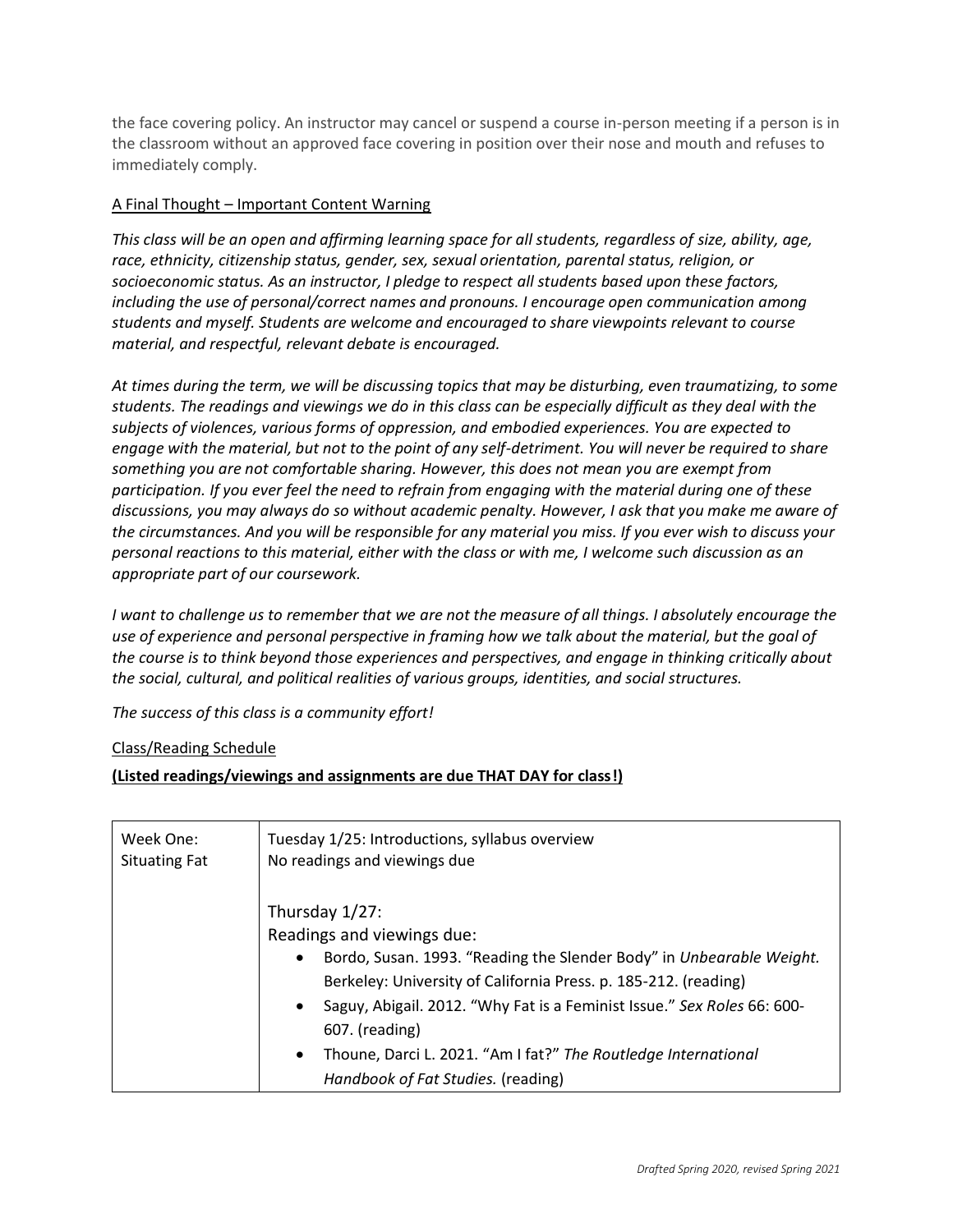| Week Two:<br>History of Diet<br>Industry and the<br>Formation of<br>"Obesity" | Tuesday 2/1:<br>Readings and viewings due:<br>Erdman Farrell, Amy. 2011. "Fat, Modernity, and the Problem of Excess"<br>in Fat Shame. New York: New York University Press. p. 25-58. (reading)<br>Griffith, R. Marie. 2004. "Introduction: Perilous Body Gospels." In Born<br>Again Bodies. Berkeley: University of California Press. p. 1-18. (reading)<br>The Racial Origins of Fat Stigma - https://www.cbsnews.com/news/fat-<br>shaming-race-weight-body-image-cbsn-originals/ (watch)<br>Thursday 2/3:                       |
|-------------------------------------------------------------------------------|-----------------------------------------------------------------------------------------------------------------------------------------------------------------------------------------------------------------------------------------------------------------------------------------------------------------------------------------------------------------------------------------------------------------------------------------------------------------------------------------------------------------------------------|
|                                                                               | Readings and viewings due:<br>Boero, Natalie. 2007. "All the News that's Fat to Print: The American                                                                                                                                                                                                                                                                                                                                                                                                                               |
|                                                                               | 'Obesity' Epidemic and the Media." Qualitative Sociology 30: 41-60.                                                                                                                                                                                                                                                                                                                                                                                                                                                               |
|                                                                               | (reading)<br>Kwan, Samantha. 2009. "Framing the Fat Body." Sociological Inquiry<br>79(1): 25-50. (reading)                                                                                                                                                                                                                                                                                                                                                                                                                        |
|                                                                               | News clips from early 2000s - "obesity epidemic" proliferates (watch)                                                                                                                                                                                                                                                                                                                                                                                                                                                             |
| Week Three:<br>Diagnosis Fat-<br>The Medical Gaze<br>and "Fixing"<br>Fatness  | Tuesday 2/8:<br>Readings and viewings due:<br>Rich, Emma and Evans, John. 2005. "Fat Ethics: The Obesity Discourse<br>and Body Politics." Social Theory and Health 3: 341-358. (reading)<br>Murray, Samantha. 2008. "Pathologizing 'Fatness': Medical Authority<br>and Popular Culture." Sociology of Sport Journal 25: 7-21. (reading)<br>Hobbes, Michael. 2018. "Everything You Know About Obesity is Wrong."<br>٠<br>https://highline.huffingtonpost.com/articles/en/everything-you-know-<br>about-obesity-is-wrong/ (reading) |
|                                                                               | Thursday 2/10:<br>Readings and viewings due:                                                                                                                                                                                                                                                                                                                                                                                                                                                                                      |
|                                                                               | Hunger et al. 2020. "An Evidence-Based Rationale for Adopting Weight-<br>Inclusive Health Policy." Social Issues and Policy Review 14(1): 73-107.<br>(reading)<br>Ingraham, Natalie. 2021. "Fat Studies and Public Health." The Routledge<br>International Handbook of Fat Studies. (reading)<br>Your Fat Friend (Aubrey Gordon). 2019. "The Bizarre and Racist History<br>of the BMI." Elemental. (reading) OR listen to the BMI episode of the<br>Maintenance Phase podcast                                                     |
| Week Four:<br>Anti-fatness as<br>Anti-Blackness-                              | Tuesday 2/15:<br>Readings and viewings due:                                                                                                                                                                                                                                                                                                                                                                                                                                                                                       |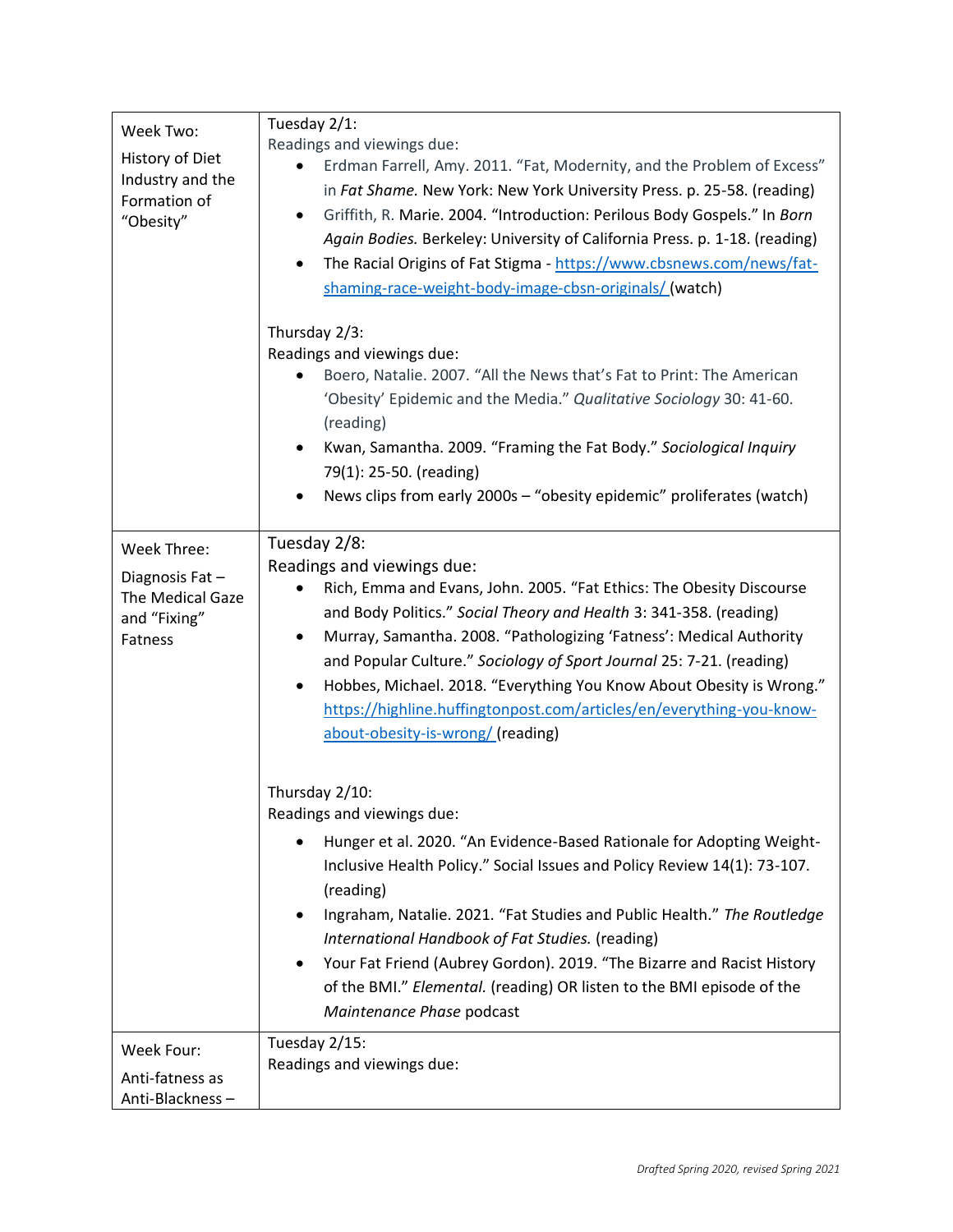| Race, Class,<br>Gender, and Size                                                 | April Michelle Herndon. 2005. Collateral Damage from Friendly Fire?<br>$\bullet$<br>Race, Nation, Class and the "War Against Obesity", Social<br>Semiotics, 15:2, 127-141 (reading)<br>Kwan, Samantha. 2010. "Navigating Public Spaces: Gender, Race, and<br>٠<br>Body Privilege in Everyday Life." Feminist Formations 22(2): 144-166.<br>(reading)<br>Thursday 2/17:<br>Readings and viewings due:                                                                                                                                                                                                                                                                 |
|----------------------------------------------------------------------------------|----------------------------------------------------------------------------------------------------------------------------------------------------------------------------------------------------------------------------------------------------------------------------------------------------------------------------------------------------------------------------------------------------------------------------------------------------------------------------------------------------------------------------------------------------------------------------------------------------------------------------------------------------------------------|
|                                                                                  | Cavazos, Emily. 2021. The Inextricable Link Between Anti-Fatness and<br>Anti-Blackness.<br>https://storymaps.arcgis.com/stories/11c825a7d1b54829a3056497ad82<br>6b4c (explore website)<br>Harrison, Da'Shaun. Chapter excerpt - The Belly of the Beast: The Politics<br>$\bullet$<br>of Anti-fatness as Anti-Blackness, 2021 (reading)<br>Mxhalisa, Nomonde. 2021. "Desirability as Access." The Routledge<br>٠<br>International Handbook of Fat Studies. (reading)<br>Shackelford, Hunter Ashleigh. 2021. "When You Are Already Dead." The<br>٠<br>Routledge International Handbook of Fat Studies. (reading)                                                       |
| Week Five:<br>Fatness, Food<br>Insecurity, and the<br>Feminization of<br>Poverty | Tuesday 2/22:<br>Readings and viewings Due:<br>Papan, Andrea and Clow, Barbara. 2015. "The Food Insecurity-Obesity<br>Paradox as a Vicious Cycle for Women: Inequalities and Health." Gender<br>and Development 23(2): 299-317. (reading)<br>WIC Program website - Wisconsin Department of Health services<br>٠<br>(explore - watch some of the videos!)<br>https://www.dhs.wisconsin.gov/wic/approved-foods.htm<br>Held, Lisa. 2021. "A Food Program for Women and Children is about to<br>Get More Federal Support." Civil Eats. (reading)<br>Thursday 2/24:<br>Readings and Viewings due:<br>Kirkland, Anna. 2011. "The Environmental Account for Obesity: A Case |
|                                                                                  | for Feminist Skepticism." Signs. (reading)<br>Romm, Cari. 2014. "Poor Women Tend to be Fatter than Poor Men." The<br>Atlantic. (reading)                                                                                                                                                                                                                                                                                                                                                                                                                                                                                                                             |
| Week Six:<br>Sensationalizing<br>Fat, Fatness in<br>Popular Media                | Tuesday 3/1:<br>Readings and viewings due:<br>Kyrola, Katariina. 2021. "Fat in the Media." The Routledge International<br>Handbook of Fat Studies. (reading)                                                                                                                                                                                                                                                                                                                                                                                                                                                                                                         |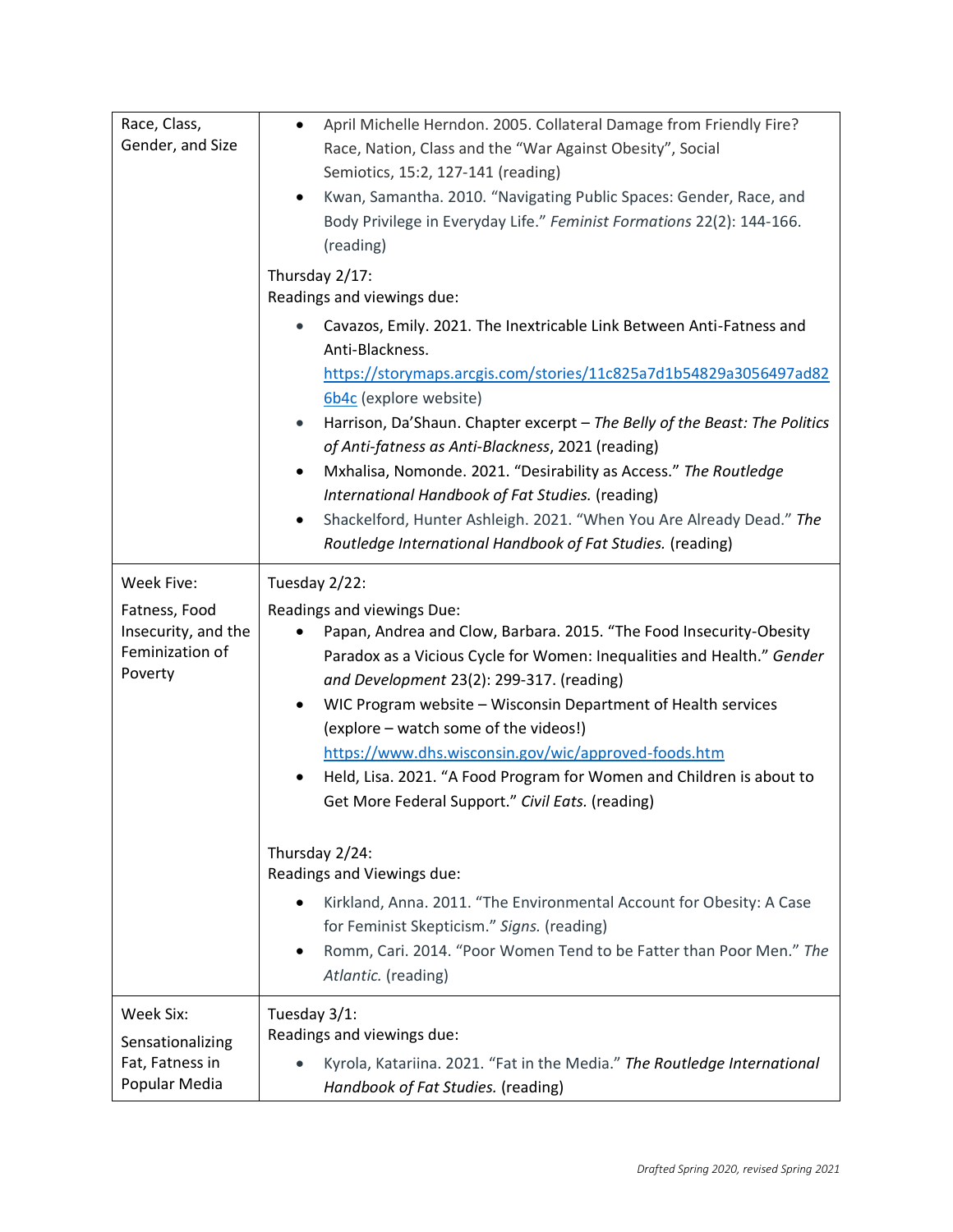|                                              | Bias, Stacy. The 12 Good Fatty Archetypes.<br>$\bullet$                                                                                                                                                                                                                                                                                                                                                                                                         |
|----------------------------------------------|-----------------------------------------------------------------------------------------------------------------------------------------------------------------------------------------------------------------------------------------------------------------------------------------------------------------------------------------------------------------------------------------------------------------------------------------------------------------|
|                                              | http://stacybias.net/2014/06/12-good-fatty-archetypes/ (reading)                                                                                                                                                                                                                                                                                                                                                                                                |
|                                              | Pause, Cat. Rebel Heart: Performing Fatness Wrong Online.<br>$\bullet$                                                                                                                                                                                                                                                                                                                                                                                          |
|                                              | https://journal.media-                                                                                                                                                                                                                                                                                                                                                                                                                                          |
|                                              | culture.org.au/index.php/mcjournal/article/view/977 (reading)                                                                                                                                                                                                                                                                                                                                                                                                   |
|                                              | Zarum, Lara. 2019. Body Politics: TV's Slow Push Toward Size<br>$\bullet$                                                                                                                                                                                                                                                                                                                                                                                       |
|                                              | Acceptance. https://www.rollingstone.com/tv/tv-features/plus-size-                                                                                                                                                                                                                                                                                                                                                                                              |
|                                              | women-on-tv-dietland-shrill-insatiable-805335/ (reading)                                                                                                                                                                                                                                                                                                                                                                                                        |
|                                              | Thursday 3/3:<br>Readings and viewings due:<br>Bailey, Courtney. 2010. "Supersizing America: Fatness and Post-9/11<br>Cultural Anxieties." The Journal of Popular Culture 43(3): 441-462.<br>(reading)                                                                                                                                                                                                                                                          |
|                                              | Media Literacy Paper due on Friday 3/4 by midnight on Canvas                                                                                                                                                                                                                                                                                                                                                                                                    |
| Week Seven:<br><b>Policing Pregnant</b>      | Tuesday 3/8:<br>Readings and viewings due:                                                                                                                                                                                                                                                                                                                                                                                                                      |
| <b>Embodiment and</b><br><b>Mother Blame</b> | Sole-Smith, Virginia. 2019. "When You're Told You're Too Fat to Get                                                                                                                                                                                                                                                                                                                                                                                             |
|                                              | Pregnant." New York Times Magazine. (reading)                                                                                                                                                                                                                                                                                                                                                                                                                   |
|                                              | Parker, George and Pause, Cat. 2018. Pregnant with possibility:<br>$\bullet$                                                                                                                                                                                                                                                                                                                                                                                    |
|                                              | Negotiating fat maternal subjectivity in the "War on Obesity", Fat                                                                                                                                                                                                                                                                                                                                                                                              |
|                                              | Studies, 7:2, 124-134. (reading)                                                                                                                                                                                                                                                                                                                                                                                                                                |
|                                              | Plus Size Birth website (explore) https://plussizebirth.com/                                                                                                                                                                                                                                                                                                                                                                                                    |
|                                              | Thursday 3/10:<br>Readings and viewings due:<br>Cook, Katie and Wilson, Ciann. 2019. "Representations of Fatness in<br>Parents Magazine: A Critical Discourse Analysis." The Fat Studies Journal<br>8(3): 320-333.<br>Friedman, May. 2021. "Pregnancy, Parenting, and the Challenge of<br>Fatness." The Routledge International Handbook of Fat Studies. (reading)<br>Final Project Topic and Three Sources Assignment due 3/10 by midnight on<br><b>Canvas</b> |
| <b>SPRING BREAK</b>                          | No class                                                                                                                                                                                                                                                                                                                                                                                                                                                        |
| Week Eight:                                  | Tuesday 3/22:                                                                                                                                                                                                                                                                                                                                                                                                                                                   |
| <b>Fat Sexualities</b>                       | Readings and viewings due:                                                                                                                                                                                                                                                                                                                                                                                                                                      |
|                                              |                                                                                                                                                                                                                                                                                                                                                                                                                                                                 |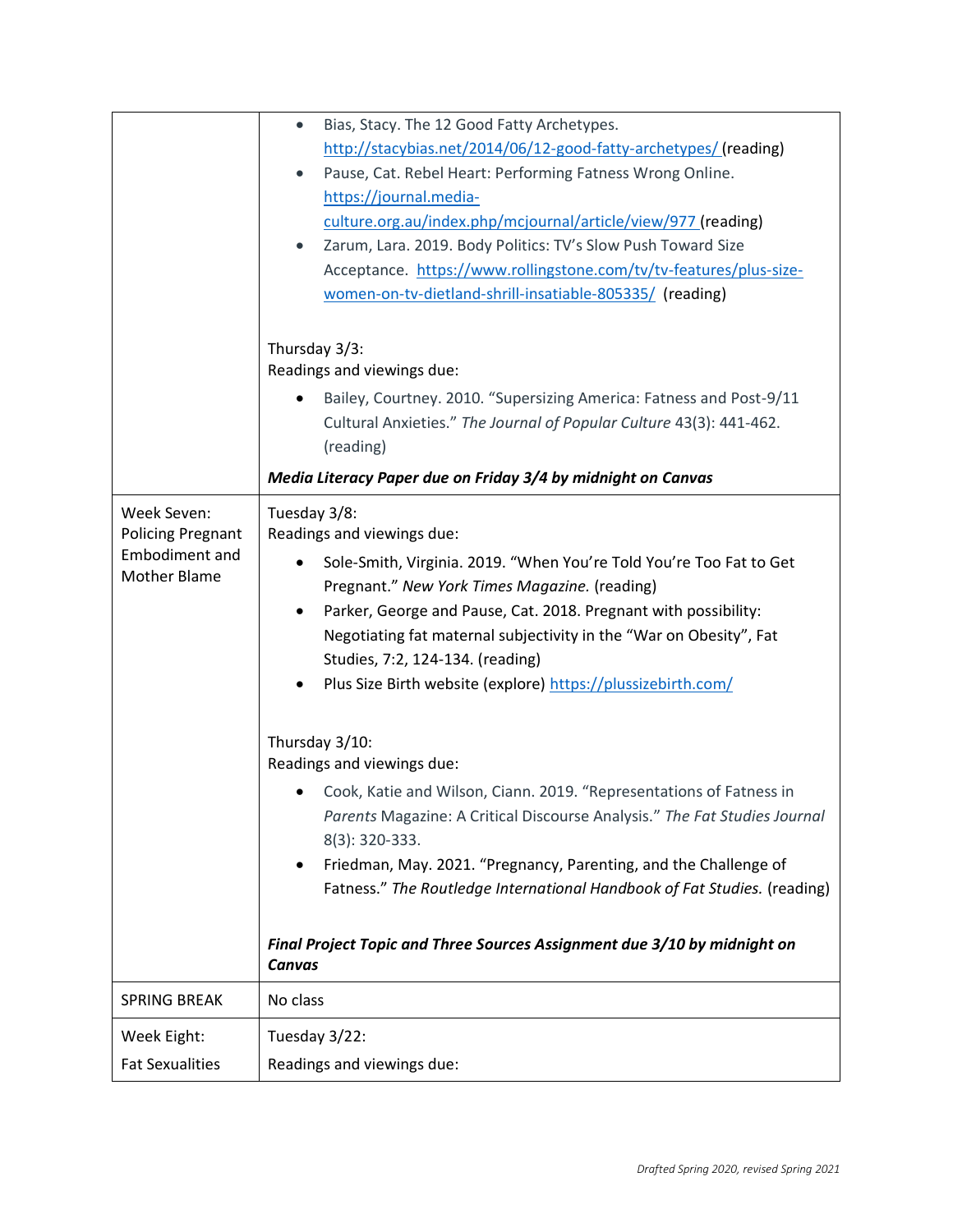|                         | Harker, Marie. 2016. "Fat Male Sexuality: The Monster in the Maze."<br>$\bullet$ |
|-------------------------|----------------------------------------------------------------------------------|
|                         | Sexualities 19(8): 980-996. (reading)                                            |
|                         | White, Francis Ray. 2016. "Fucking Failures: The Future of Fat Sex."             |
|                         | Sexualities 19(8): 962-979. (reading)                                            |
|                         |                                                                                  |
|                         |                                                                                  |
|                         | Thursday 3/24:                                                                   |
|                         | Readings and viewings due:                                                       |
|                         | Deborah McPhail & Andrea E. Bombak (2015) "Fat, queer and sick? A                |
|                         | critical analysis of 'lesbian obesity' in public health discourse." Critical     |
|                         | Public Health, 25:5, 539-553. (reading)                                          |
|                         | Rothblum, Esther. 2021. "Lesbians and Fat." The Routledge International<br>٠     |
|                         | Handbook of Fat Studies. (reading)                                               |
|                         | Lee, Jenny. 2014. "Flaunting Fat: Sex with the Lights On." Queering Fat          |
|                         | Embodiment. (reading)                                                            |
|                         | Tuesday 3/29:                                                                    |
| Week Nine:              | Readings and viewings due:                                                       |
| Fatness and             |                                                                                  |
| Disability Studies/     | Herndon, April. 2021. "Fatness and Disability." The Routledge                    |
| The "Good Fatty"        | International Handbook of Fat Studies. (reading)                                 |
| Paradigm                | Mollow, Anna. 2017. "Unvictimizable: Towards a Fat Black Disability<br>٠         |
|                         | Studies." African American Review 50(2): 105 -121. (reading)                     |
|                         | The Disability Visibility Project - Fat Liberation episode -                     |
|                         | https://disabilityvisibilityproject.com/2020/09/07/ep-85-fat-liberation/         |
|                         | (listen)                                                                         |
|                         |                                                                                  |
|                         | Thursday 3/31:                                                                   |
|                         | Readings and viewings due:                                                       |
|                         | Chalklin, V. 2016. "Obstinate fatties: Fat activism, queer negativity, and       |
|                         | the celebration of 'obesity'." Subjectivity 9, 107-125.                          |
|                         | Hogg, Meghan. 2020. "Mad for Fat: Toward a Queer Politics of Embodied            |
|                         | Difference." Knots: An Undergraduate Journal of Disability Studies.              |
| Week Ten:               | Tuesday 4/5:                                                                     |
| Fatness, Trans          | Readings and viewings due:                                                       |
| Embodiment, and         |                                                                                  |
| <b>Queering Fatness</b> | White, Francis Ray. 2021. "Fat and trans: Towards a new theorization of          |
|                         | gender in Fat Studies." The Routledge International Handbook of Fat              |
|                         | Studies. (reading)                                                               |
|                         | Orchard, Sam. 2021. "TransFat." The Routledge International Handbook             |
|                         | of Fat Studies. (reading)                                                        |
|                         | Wykes, Jackie. 2014. "Why Queering Fat Embodiment?" Queering Fat                 |
|                         | Embodiment. (reading)                                                            |
|                         |                                                                                  |
|                         |                                                                                  |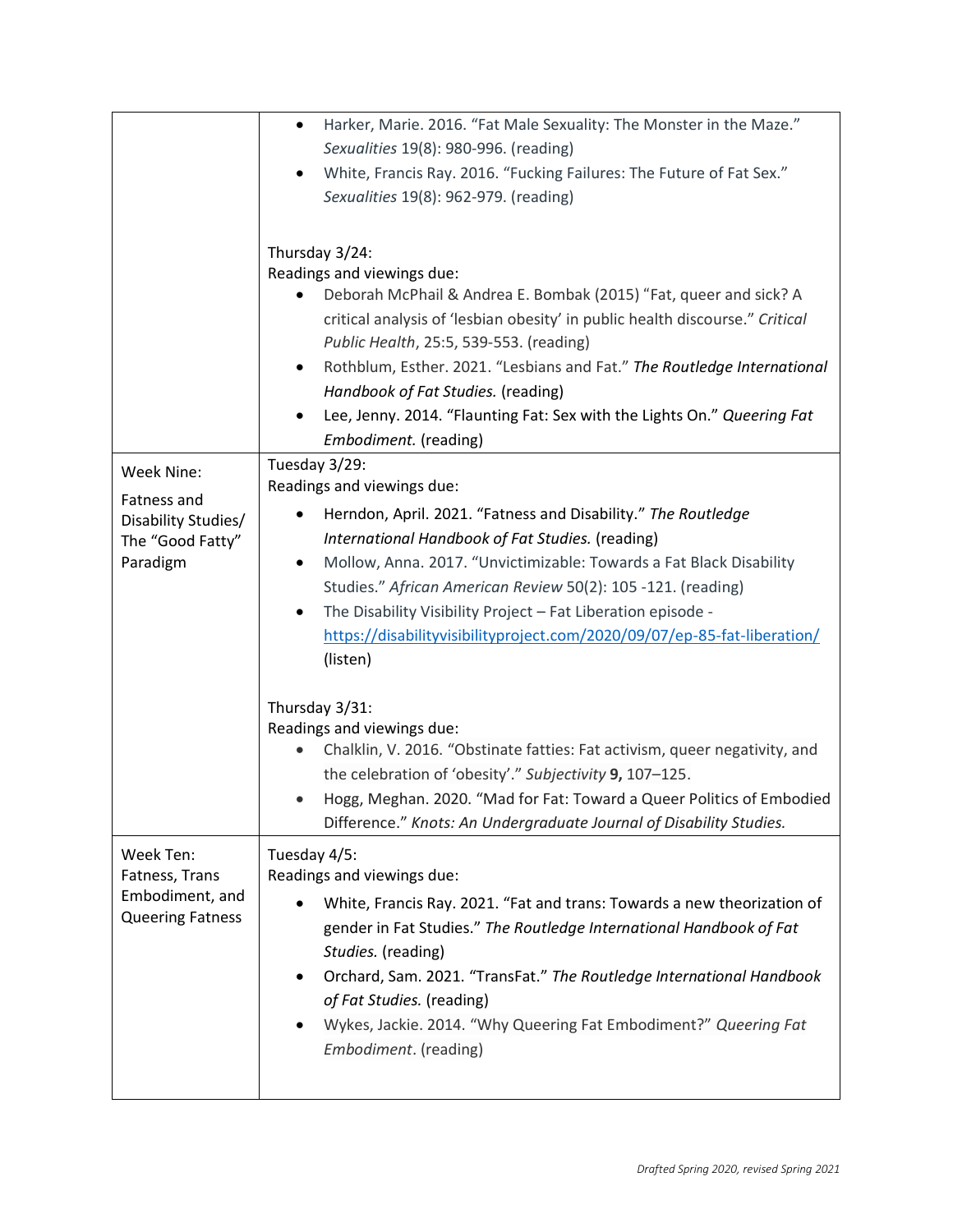|                                                               | Thursday 4/7:<br>No class! No readings and viewings!<br>Rest and recharge and be sure to check out the proceedings for the annual GWS<br>Consortium Conference, April 7 <sup>th</sup> – April 9 <sup>th</sup> , 2022<br>https://consortium.gws.wisc.edu/conference-2022/                                                                                                                                                                                                                                                                                                                                                                                                                                                                                                                                                                                                                                                                                               |
|---------------------------------------------------------------|------------------------------------------------------------------------------------------------------------------------------------------------------------------------------------------------------------------------------------------------------------------------------------------------------------------------------------------------------------------------------------------------------------------------------------------------------------------------------------------------------------------------------------------------------------------------------------------------------------------------------------------------------------------------------------------------------------------------------------------------------------------------------------------------------------------------------------------------------------------------------------------------------------------------------------------------------------------------|
| Week Eleven:<br><b>Violences Against</b><br><b>Fat Bodies</b> | Tuesday 4/12:<br>Readings and viewings due:<br>Prohaska, Ariane and Gailey, Jeannine. 2010. "Achieving Masculinity<br>through Sexual Predation: The Case of Hogging." Journal of Gender<br>Studies 19(1): 13-25. (reading)<br>Whelan, Nora. 2018. "Believing Women Means Believing the Plus Size<br>Ones Too." https://www.self.com/story/believing-women-means-<br>believing-the-plus-size-ones-too. (reading)<br>Stokes, Rebecca. 2018. Why Fat Women are Believed Less When<br>They're Raped. https://www.yourtango.com/2017307577/why-fat-<br>women-are-believed-less-when-theyre-raped (reading)<br>Thursday 4/14:<br>Readings and viewings due:<br>Owen, Lesleigh. 2012. "Living Fat in a Thin-Centric World: Effects of<br>Spatial Discrimination on Fat Bodies and Selves." Feminism and<br>Psychology 22(3): 290 - 306. (reading)<br>Pearson, Catherine. 2018. "Employers are Discriminating Against<br>Overweight Women - And It's Totally Legal." (reading) |
|                                                               | https://www.huffpost.com/entry/employer-weight-discrimination-<br>women n 5bd755d7e4b017e5bfd4a12a.<br>Meadows, Angela. 2018. "Discrimination Against Fat People is so<br>٠<br>Endemic, Most of Us Don't Even Realize It's Happening." The<br>Conversation. (reading)                                                                                                                                                                                                                                                                                                                                                                                                                                                                                                                                                                                                                                                                                                  |
| Week Twelve:<br>Fatness,<br>Adolescence, and<br>Education     | Tuesday 4/19:<br>Readings and viewings due:<br>Nicole L. Taylor (2011) "Negotiating Popular Obesity Discourses in<br>Adolescence." Food, Culture & Society, 14:4, 587-606. (reading)<br>Fat Camps episode, Maintenance Phase podcast, available on Spotify<br>(listen)<br>Thursday 4/21:<br>Readings and viewings due:                                                                                                                                                                                                                                                                                                                                                                                                                                                                                                                                                                                                                                                 |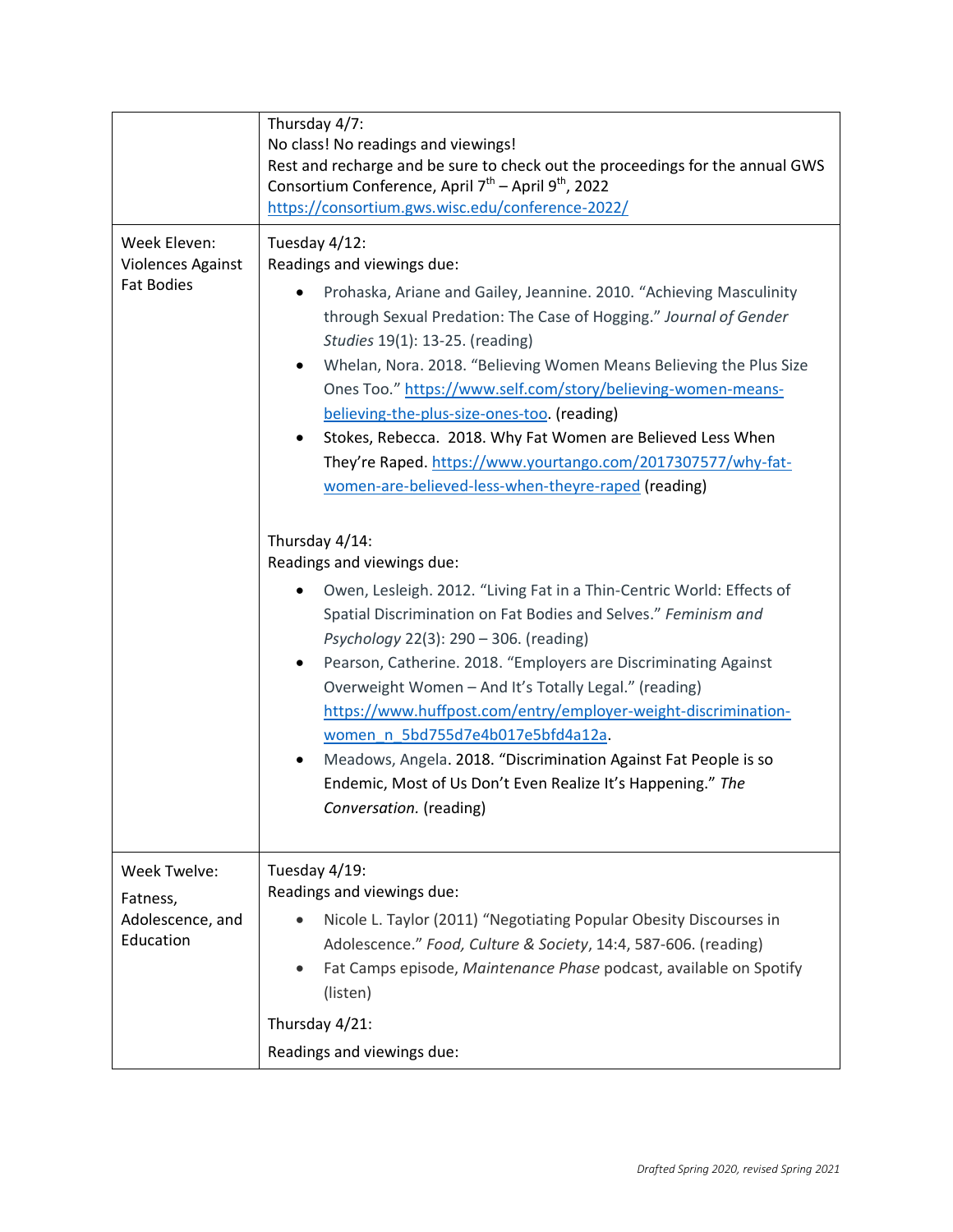|                                                                                                                              | Sykes, Heather and McPhail, Deborah. 2008. "Unbearable Lessons:<br>$\bullet$<br>contesting fat phobia in physical education." Sociology of Sport Journal<br>25: 66-96. (reading)                                                                                                                                                                                                                                                                                                                                                                                                                                                                                                          |
|------------------------------------------------------------------------------------------------------------------------------|-------------------------------------------------------------------------------------------------------------------------------------------------------------------------------------------------------------------------------------------------------------------------------------------------------------------------------------------------------------------------------------------------------------------------------------------------------------------------------------------------------------------------------------------------------------------------------------------------------------------------------------------------------------------------------------------|
| Week Thirteen:<br>Weight Inclusive<br>Care and<br>Fat Exclusion -<br>Immigration,<br>Access, and the<br><b>Ideal Citizen</b> | Tuesday 4/26:<br>Guest Speaker Dr. Shannon Patterson - Weight Inclusive Services in Healthcare<br><b>Settings</b><br>Readings and viewings due:<br>"Why Weight? Incorporating Weight Inclusivity in your Medical Practice"<br>Aimée Wattiaux and Shannon Patterson<br>https://videos.med.wisc.edu/videos/101419 (watch)<br>Stevens, Corey. 2020. "Sick but Healthy: Bariatric Patients and the Social<br>Construction of Illness and Disability." Sociology of Health and Illness.<br>(reading)                                                                                                                                                                                           |
|                                                                                                                              | Thursday 4/28:<br>Readings and viewings due:<br>Pause, Cat. 2018. "Frozen: A Fat Tale of Immigration." Fat Studies, 8:1,<br>44-59. (reading)<br>Elliot, Charlene. 2007. "Big Persons, Small Voices: On Governance,<br>Obesity, and the Narrative of the Failed Citizen." Journal of Canadian<br>Studies 41(3): 134-149. (reading)                                                                                                                                                                                                                                                                                                                                                         |
| Week Fourteen:<br>Fat Activism and<br>the Future of<br><b>Fatness</b>                                                        | Tuesday 5/3:<br><b>Readings and Viewings:</b><br>The Fat Liberation Manifesto<br>https://laurenyay.tumblr.com/post/8711705310/fat-liberation-<br>manifesto (reading)<br>Dionne, Evette. 2019. "Here's What Fat Acceptance Is - and Isn't"<br>(reading)<br>The Rebellious History of the Fat Acceptance Movement -<br>https://centerfordiscovery.com/blog/fat-acceptance-movement/<br>(reading)<br>Ela Przybylo and Breanne Fahs, 2021, "Fatness, friendship, and " corpu-<br>allyhood" stratagems" Fat Studies. (reading)<br>Gonsalez, Marco. 2020. "The Corpulence Manifesto." Fat Studies 9(3).<br>(reading)<br>Fat Liberation Activist Profile due Wednesday 5/4 by midnight on Canvas |